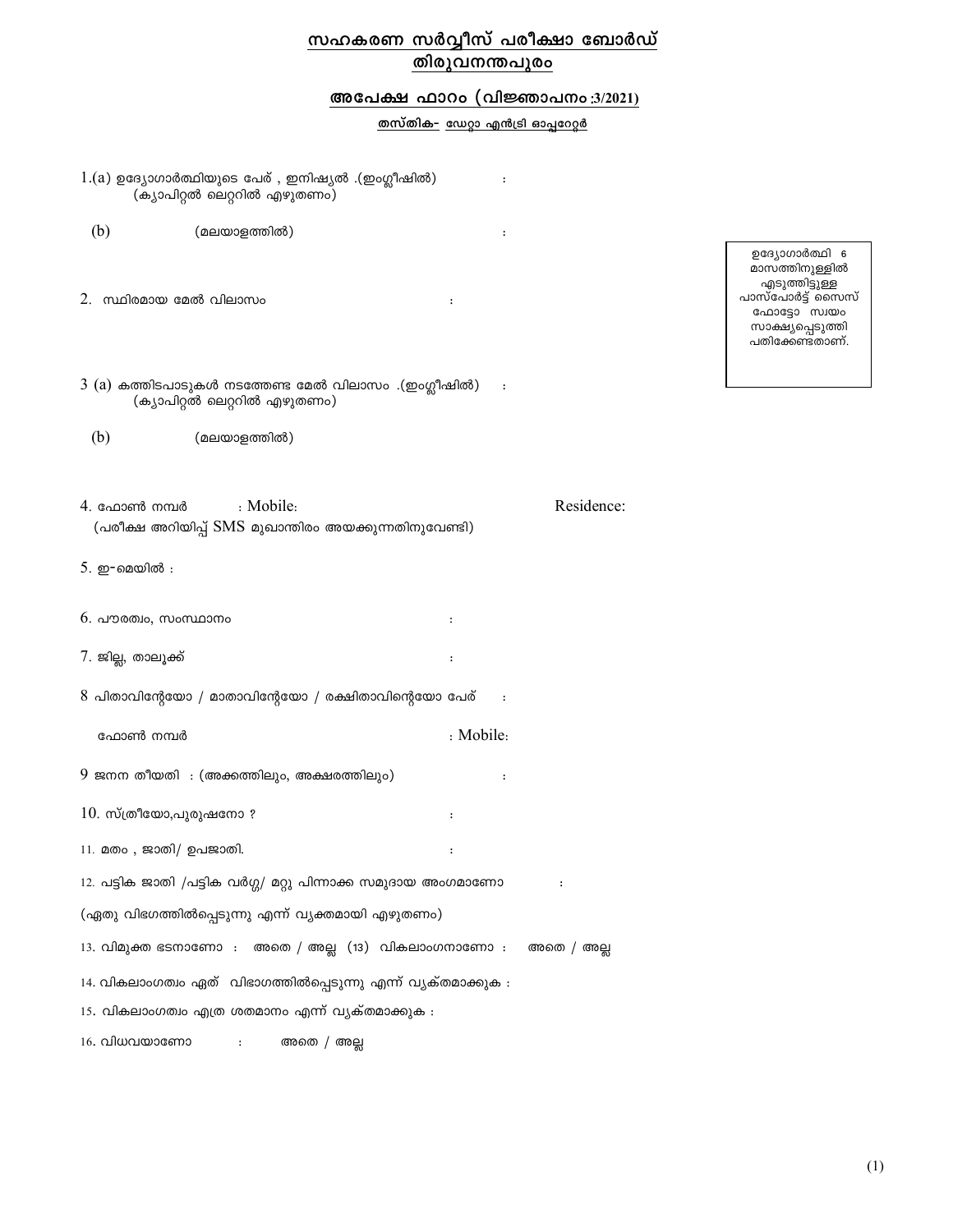#### 17. വിദ്യാഭ്യാസ യോഗ്യതകൾ

| ക്രമ<br>നമ്പർ | പേര്<br>കോഴ്സിന്റെ | ബോർഡ് /സർവ്വകലാശാല<br>തുടങ്ങിയവയുടെ പേര് | രജിസ്റ്റർ നമ്പർ | പാസ്സായ<br>വർഷം | എത്ര %<br>മാർക്ക്<br>ഗ്രേഡ് |
|---------------|--------------------|------------------------------------------|-----------------|-----------------|-----------------------------|
|               | ∼                  | $\left(3\right)$                         | (4)             | (5)             | (6)                         |
|               |                    |                                          |                 |                 |                             |

 $18.$  അപേക്ഷിക്കുന്ന തസ്തികയിലേയ്ക്ക് ഉദ്യോഗാർത്ഥിയുടെ അടിസ്ഥാന യോഗ്യത :

 $S.S.L.C \square$ Plus Two B.A /B.Sc/B.Com/ Any Degree

Data Entry Course Experience in Data Entry Operator

കേരളത്തിനു പുറത്തു നിന്നുള്ള സർവ്വകലാശാല / സ്ഥാപനങ്ങൾ തുടങ്ങിയവയിൽ നിന്നും വിദ്യാഭ്യാസ യോഗ്യത നേടിയിട്ടുള്ള

ഉദ്യോഗാർത്ഥികൾ തുല്യത സർട്ടിഫിക്കറ്റ് (Equivalency Certificate) ഹാജരാക്കേണ്ടതാണ്

 $19.$ . $(a)$  അപേക്ഷിക്കുന്ന കാറ്റഗറി / തസ്തിക / സംഘത്തിന്റെ പേര്

| കാറ്റഗറി | തസ്തിക                          | ക്രമ<br>നമ്പർ                                      | കാറ്റഗ<br>റി ക്രമ<br>നമ്പർ | ശമ്പളസ്<br>കെയിൽ | സംഘത്തിന്റെ പേര് |
|----------|---------------------------------|----------------------------------------------------|----------------------------|------------------|------------------|
| (1)      | (2)                             | (3)                                                | (4)                        | (5)              | (6)              |
| 3/2021   | ഡേറ്റാ  എൻട്രി ഓപ്പറേ<br>ვ<br>ვ | 1.<br>2.<br>3.<br>4.<br>5.<br>6.<br>7.<br>8.<br>9. |                            |                  |                  |

(b) അപേക്ഷിക്കുന്ന തസ്തിക(ബാങ്കുകളുടെ)കളുടെ മൊത്ത എണ്ണം

### 20. വിജ്ഞാപനപ്രകാരമുള്ള പരീക്ഷ ഫീസ് അടച്ചതിന്റെ വിശദാംശങ്ങൾ (ബാധകമായത് പൂരിപ്പിക്കുക)

| ചെല്ലാൻ നമ്പർ | ബാങ്കിന്റെ പേരും, ശാഖയുടെ<br>പേരിഠ | അടച<br>തിയതി | തുക | മൊബൈൽ നമ്പർ |
|---------------|------------------------------------|--------------|-----|-------------|
|               |                                    |              |     |             |

| ഡി.ഡി നമ്പർ | അടച്ച തിയതി | ബാങ്കിന്റെ പേരും, ശാഖയുടെ<br>പേരിഠ | തുക |
|-------------|-------------|------------------------------------|-----|
|             |             |                                    |     |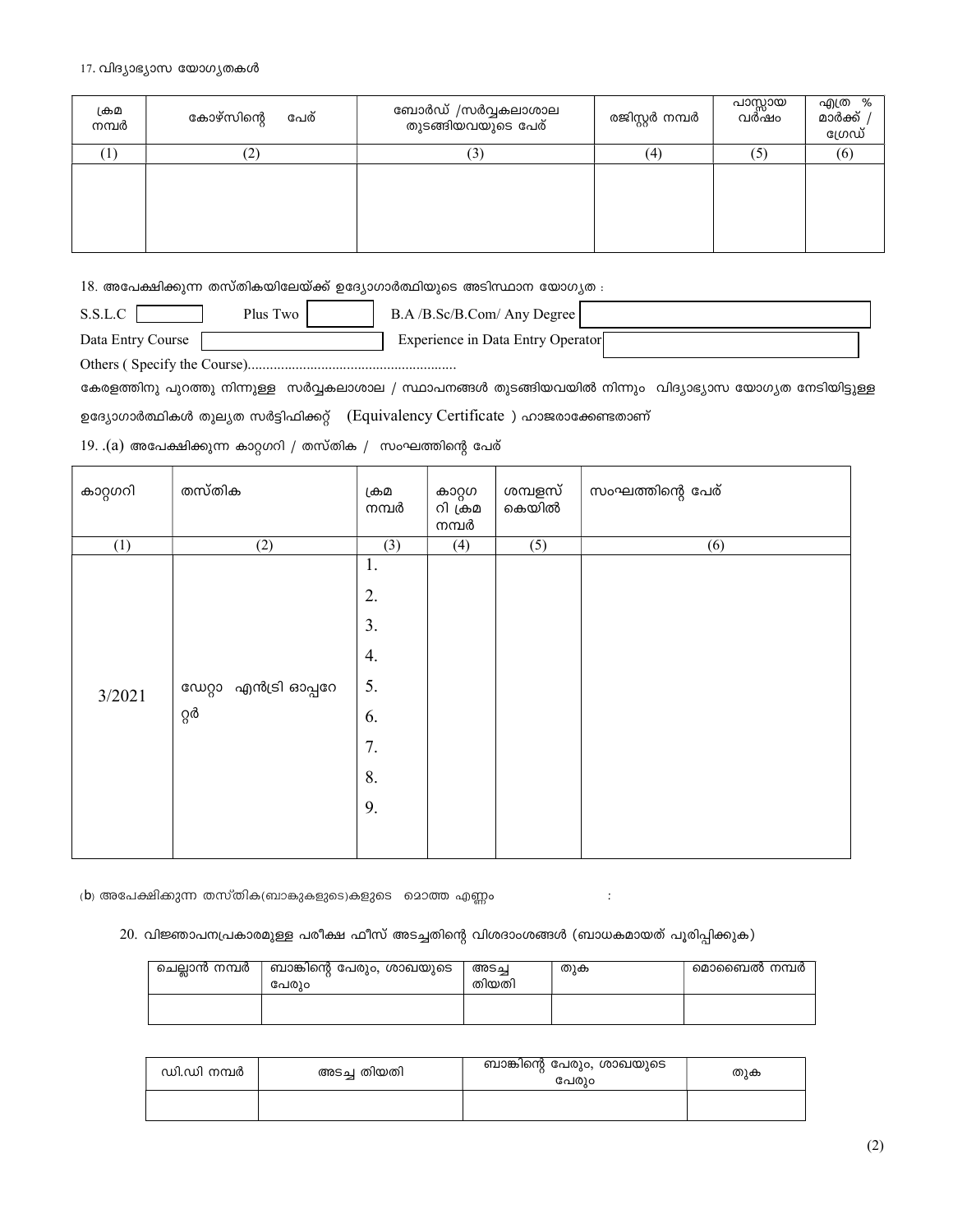\*\* പരീക്ഷാ സംബന്ധിച്ച അറിയിപ്പിന് ഫോൺ നമ്പർ / മൊബൈൽ ഫോൺ നമ്പർ കൃത്യമായും എഴുതുക

വൃക്തമായി രേഖപ്പെടുത്തിയിരിയ്ക്കണം.

\*ചെല്ലാൻ കോപ്പി വെബ്സൈറ്റിൽ ലഭ്യമാണ്. സമർപ്പിക്കുന്ന കവറിനു മുകളിൽ, ഏത് തസ്തികയിലേയ്ക്കാണ് അപേക്ഷിക്കുന്നത് എന്നുള്ള വിവരം അപേക്ഷ

മേൽപറഞ്ഞിട്ടുളള വിവരങ്ങൾ എന്റെ അറിവിലും ഉത്തമവിശ്വാസത്തിലും ശരിയാണെന്നും , ആയത് തെളിയിക്കാൻ ആവശ്യമായ പ്രമാണങ്ങൾ എന്റെ പക്കലുണ്ടെന്നും ആയത് എപ്പോൾ ആവശ്യപ്പെടുന്നുവോ അപ്പോൾ ഹാജരാക്കാമെന്നും ഞാൻ ഇതിനാൽ പ്രതിജ്ഞ ചെയ്യുന്നു.

പ്രതിജ്ഞ

1.

 $21\;$  നിർബന്ധമായും താഴെപറയുന്ന രേഖകൾ അപേക്ഷയോടൊപ്പം ഹാജരാക്കേണ്ടതാണ്. 1. വയസ്സ് തെളിയിക്കുന്നതിന്

സ്വന്തമായി സാക്ഷ്യപ്പെടുത്തിയ ശരിപകർപ്പ് സഹിതം) 2

7. തുല്യ വിദ്യാഭ്യാസ യോഗ്യതയാണെന്നു തെളിയിക്കുന്നതിന് ( ബാധകമാണെങ്കിൽ മാത്രം)

2. ജാതി തെളിയിക്കുന്നതിന്

3 വിമുക്ത ഭടൻ തെളിയിക്കുന്നതിന് 4 വികലാംഗത്വം തെളിയിക്കുന്നതിന് 5. വിധവ – തെളിയിക്കുന്നതിന് 6. യോഗ്യത തെളിയിക്കുന്നതിന്.

8 ഫീസ് അടച്ചത് തെളിയിക്കുന്നതിന്

(സർട്ടിഫിക്കറ്റ് / പ്രൊവിഷനൽ സർട്ടിഫിക്കറ്റ്

ഒപ്പ്

ഉദ്യോഗാർത്ഥിയുടെ പേര്.

: എസ്.എസ്.എൽ.സി ബുക്കിലെ മൂന്നാം പേജ് / റവന്യു

അധികൃതരിൽ നിന്നുള്ള സർട്ടിഫിക്കറ്റ്

തീയതി..................................